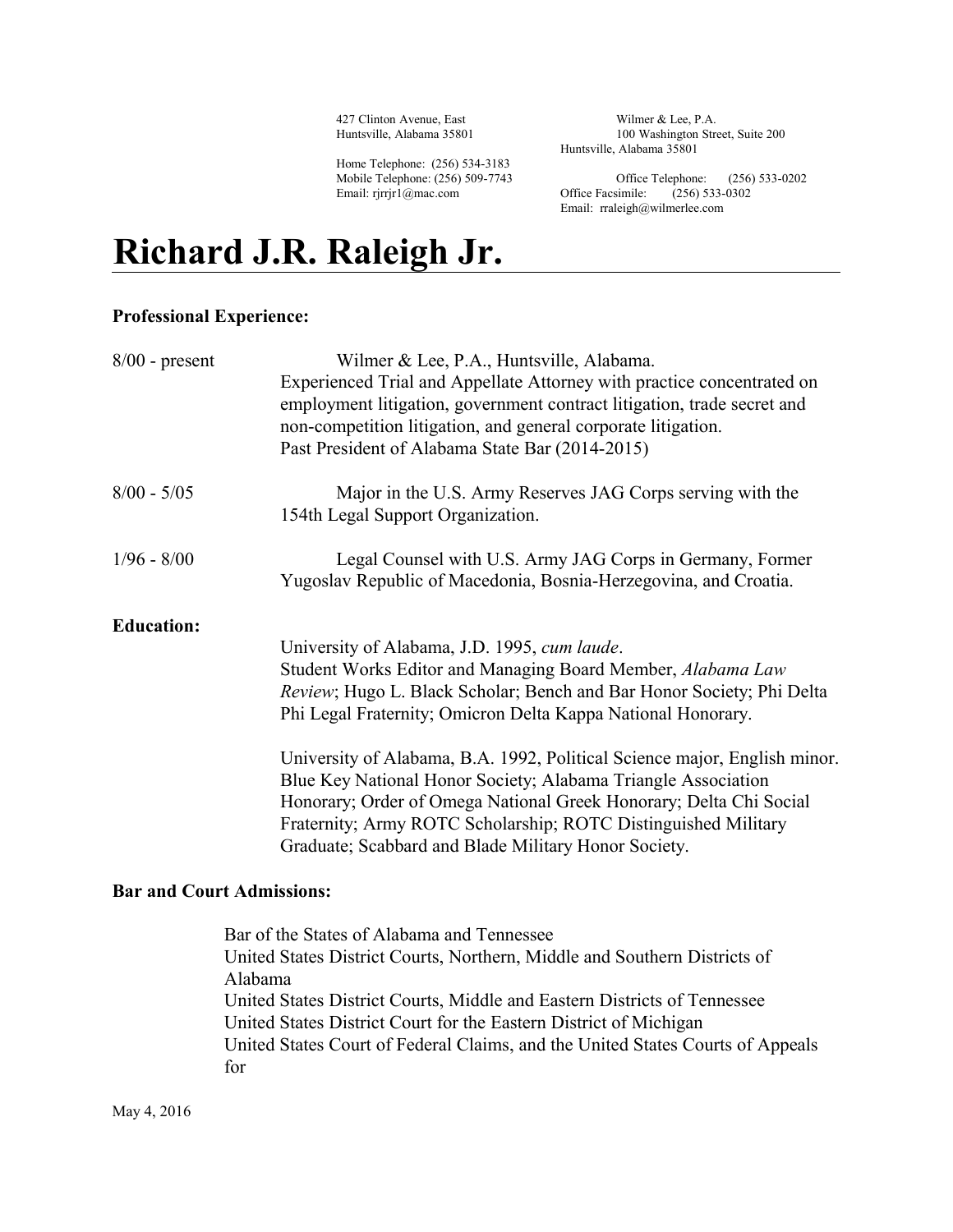the Armed Forces and for the Fifth, Sixth, and Eleventh Circuits United States Supreme Court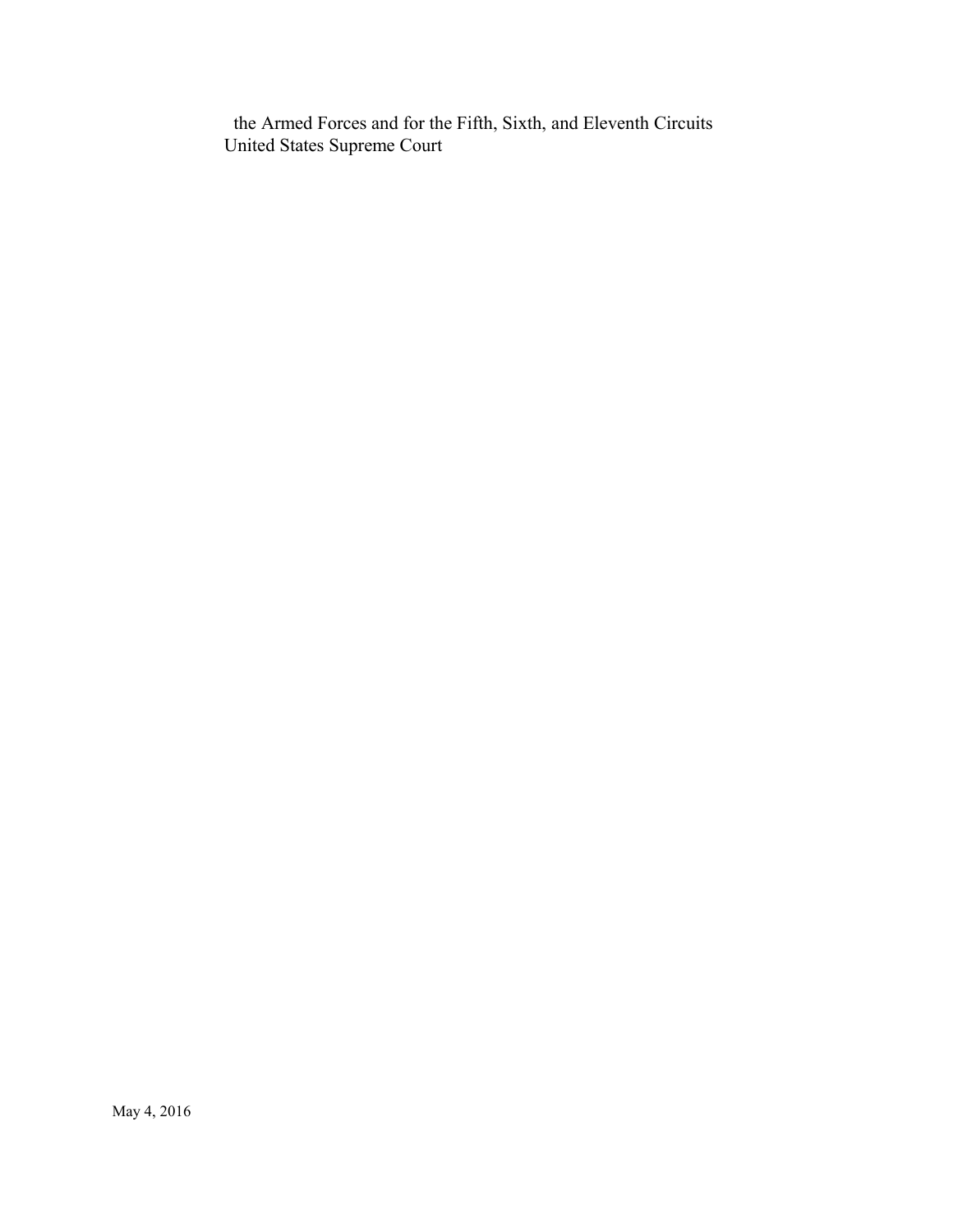## **Selected Cases:**

#### **Alabama Appellate Court Cases:**

*Crutcher v. Wendy's of North Alabama, Inc*., 857 So. 2d 82 (Ala. 2003); *Lee v. YES of Russellville, Inc*., 858 So. 2d 250 (Ala. 2003); *WestWind Technologies, Inc. v. Jones*, 925 So. 2d 166 (Ala. 2005); *Greene v. Town of Cedar Bluff*, 965 So. 2d 773 (Ala. 2007); *Ex parte Carter, et al.,* 66 So.3d 231 (Ala. 2010); *Ex parte Coble*, 72 So. 3d 656 (Ala. Civ. App. 2011); *Loachapoka Water Authority, Inc. v. Water Works Bd. of City of Auburn*, 74 So. 3d 419 (Ala. 2011); *Marathon Const. and Demolition, LLC v. King Metal Recycling and Processing Corp*., Nos. 1120310 and 11203682013, WL 2149490 (Ala. May 17, 2013).

#### **Alabama Federal District Court Cases:**

*SRS Technologies, Inc. v. Physitron, Inc*., 216 F.R.D. 525 (N.D. Ala. 2003); *U.S. ex rel. Jones v. Westwind Group, Inc*., 417 F. Supp. 2d 1246 (N.D. Ala. 2006); *Lewis v. Covenant Classical School of Trace Crossing, LLC*, 435 F. Supp. 2d 1172 (N.D. Ala. 2006); *Milazzo v. Title Cash of Huntsville*, 2012 WL 2862728 (N.D. Ala. July 10, 2012); *Grant v. Wesfam Restaurants, Inc*., 2013 WL 444413 (N.D. Ala. January 31, 2013); *Chandler v. Volunteers of America, North Alabama, Inc*., 2013 WL 832133 (N.D. Ala. February 28, 2013).

#### **Federal Appellate Court Cases:**

*Minard v. ITC DeltaCom Communications, Inc*., 447 F.3d 352 (5th Cir. 2006); *Lindsey v. Hubbard & Drake General Mechanical Contractors, Inc*., 225 Fed. Appx. 839 (11th Cir. 2007); *Vakili v. Stephenson*, 478 Fed. Appx. 660, 2012 WL 3024191 (11th Cir. 2012); *April Chandler v. Volunteers of America, North Alabama, Inc*., 598 Fed. Appx. 655, No. 14-10050, 2015 WL 329596 (11th Cir. Jan. 27, 2015).

#### **Other Cases:**

*Nixon v. Atlantic United Construction, Inc*., No. 4:05-CV-38, 2005 WL 2016751 (E.D. Tenn. Aug. 19, 2005); *Sackett v. ITC Deltacom, Inc*., 374 F. Supp. 2d 602 (E.D. Tenn. 2005); *Scott v. Bentley, et. al,* No. 1:14-cv-01039-RWS (N.D. Ga. Jan. 7, 2015); *SSI Technology, Inc. v. Lee Precision Machine Shop, Inc.*, No. 2:13-cv-14831-AC-PJK (E. D. Mich. Oct. 15, 2014).

*Alpha Data Corp. v. HX5, L.L.C.*, 123 So.3d 155 (Fla. 1<sup>st</sup> DCA 2013).

*Axion Corporation v. United States*, 68 Fed. Cl. 468 (2005); *Axion Corp. v. United States*, 75 Fed. Cl. 99, 2007 WL 221528 (2007); *Alatech Healthcare, L.L.C. v. United States*, No. 1:11-cv-00452-RHH, \_\_ Fed. Cl. \_\_, (June 26, 2012); *CliniComp International, Inc. v. United States*, No. 1:14-cv-00188-LJB, 117 Fed. Cl. 722 (Aug. 1, 2014); *Aranea Solutions, Inc. v. United States*, No. 1:14-cv-01146-MCW, \_\_ Fed. Cl. \_\_ (Dec. 23, 2014); *Rugged Portable Computers, LLC v. United States*, No. 1:14-cv-00809-TCW, \_\_ Fed. Cl. (Oct. 3, 2014).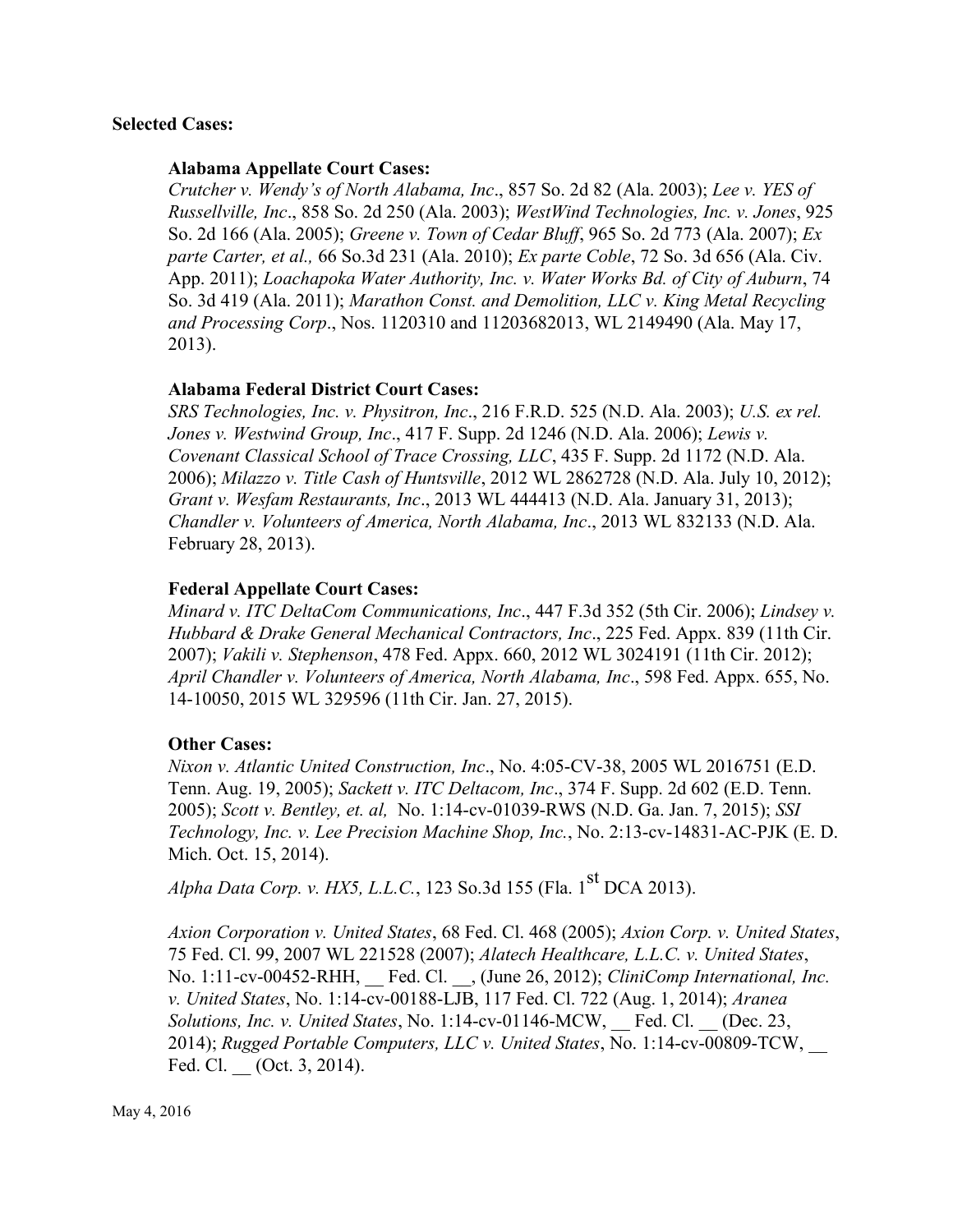# **Administrative Decisions:**

*In the Matter of: \*\*\* Applicant for Security Clearance*, DISCR OSD Case No. 11- 10411 (D.I.S.C.R.), 2012 WL 2402145 (May 31, 2012).

*Lee Builders, Inc. and Alabama Carpenters Regional Council – Local 1274*, Case 10- CA-33718, 2004 WL 1824377 (N.L.R.B. Div. of Judges August 9, 2004); *Lee Builders, Inc. and Alabama Carpenters Regional Council-Local 1274*, 345 NLRB 348, 178 L.R.R.M. (BNA) 1340, 2005 WL 2115864 (N.L.R.B. Aug. 26, 2005).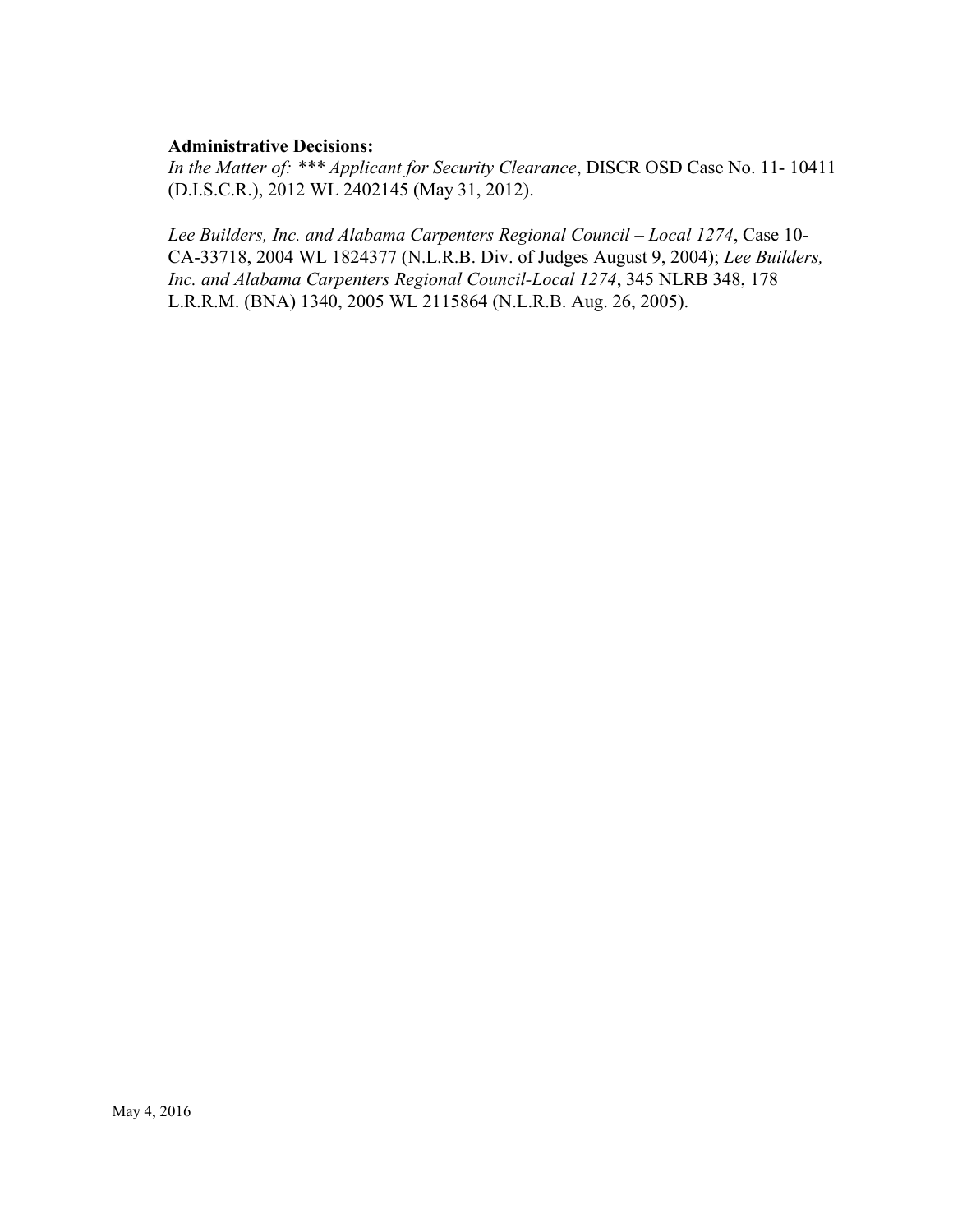# **Professional Activities:**

*Alabama State Bar*

- President of the Alabama State Bar, 2014-2015 (Pres.-Elect, 2013-2014)
- Board of Bar Commissioners, 2004-2013
- Bar President's Executive Council, 2008-2009 (White), 2010-2011 (Spruell)

• Governmental Liaison Committee, Chair 2015-2016, Vice-Chair 2013- 2015

- Committee on Personnel and Bar Operations Oversight (2011-present)
- Access to Justice Commission
- Alabama State Bar Leadership Forum: Graduate Class 1; Planning Committee, 2005-2006; Selection Committee, 2008-2013
- Other Past Service: Disciplinary Panel Member, 2006-2013; MCLE
	- Commission, 2006-2013; VLP Long Range Planning Task

Force; Pro Bono and Public Service Committee; Public Interest Task Force; Volunteer Lawyers Program; Pro Bono

Celebration Task Force; ADR Committee; Contributing Editor

to *Alabama Lawyer*

*Alabama Law Institute*

- Member of the Council of the Alabama Law Institute, June 2011-present
- Restrictive Covenants and Contracts Study Committee, July 2012-2015

*National Conference of Bar Presidents*

• Membership Committee, 2015-2016

# *Federal Bar Association*

- Government Contracts Section and Labor and Employment Section
- Speaker at Labor and Employment Law Symposium,

 Government Acquisition Symposium, and 2008 National Convention *Huntsville-Madison County Bar Association*

- Board of Madison County Volunteer Lawyers Program, 2000-present; Board President 2009-2012
- Law Week Committee Chair 2007; Composite Committee Chair 2005; Judiciary and Legal Reform Committee 2002-2004; Membership Committee 2000-2002
- E-Filing Advisory Committee

*Farrah Law Society*

• Board of Trustees, Farrah Law Society

- *University of Alabama School of Law Foundation Board of Directors*
	- Ex-Officio Director

*American Law Institute*

• Member, and Member of Members Consultative Group, Restatement Third, Torts: Liability for Economic Harm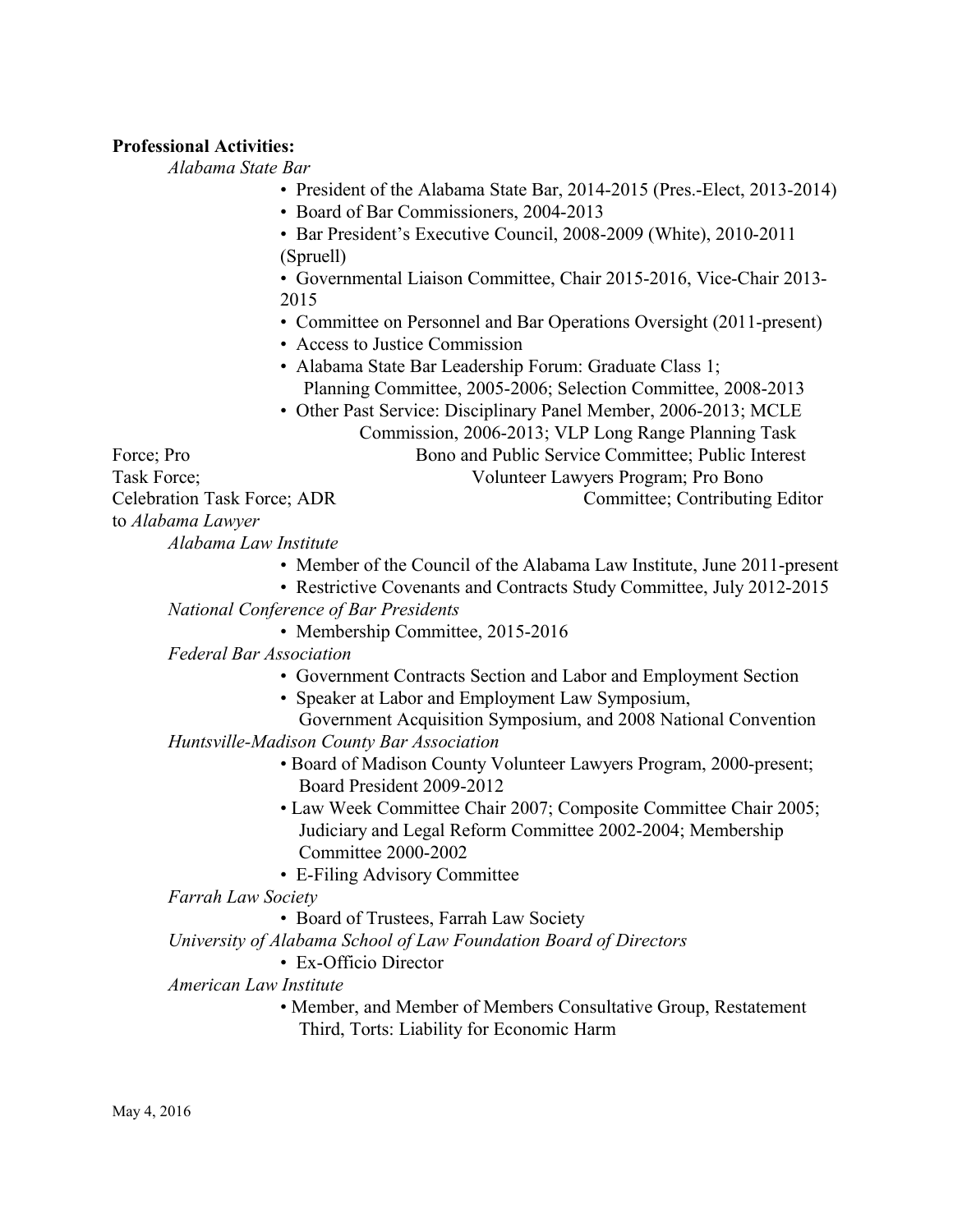## **Other Honors:**

Alabama Supreme Court Standing Committee on Alabama Rules of Civil Procedure Selected for Inclusion in Best Lawyers since 2013 Fellow, Alabama Law Foundation Fellow, American Law Foundation "SuperLawyer," Alabama SuperLawyers, since 2012 (2010 "Rising Star") 2010 Alabama State Bar President's Award U.S. Army Meritorious Service Medal, Armed Forces Expeditionary Medal, United Nations Medal, NATO Medal, among other awards and service medals Eagle Scout and Vigil Honor, Boy Scouts of America

# **Other Activities:**

|                  | Huntsville First United Methodist Church, Pathfinders Sunday School Class     |
|------------------|-------------------------------------------------------------------------------|
|                  | Member, Huntsville Rotary Club, huntsvillerotary.com                          |
|                  | Vistage Chief Executive Group 03872, vistage.com                              |
|                  | Board of Directors and Executive Committee Member, The Arts Council, Inc.     |
|                  | Board of Directors, Nat'l Children's Advocacy Center, 2004-2011, Pres., 2009- |
|                  | 2010                                                                          |
|                  | Board of Directors, Boys and Girls Clubs, Sparkman Advisory Board, 2002-2009  |
|                  | Old Town Historic District Association, Special Counsel, Past Board Member    |
|                  | Past Member, Huntsville Hospital Development Council                          |
|                  | Alumni, Inside Huntsville/Madison County, Leadership Huntsville/Madison       |
| County           |                                                                               |
|                  | The Downtown Forty-Seven, 2008-2014, President 2010-2011                      |
|                  | Life Member, Veterans of Foreign Wars                                         |
| <b>Personal:</b> | Born: Griffin, Georgia, 1970; Married to former Shannon Ellinghausen of       |
|                  | Centreville, Alabama; Children: Sarah Medders and Tripp                       |